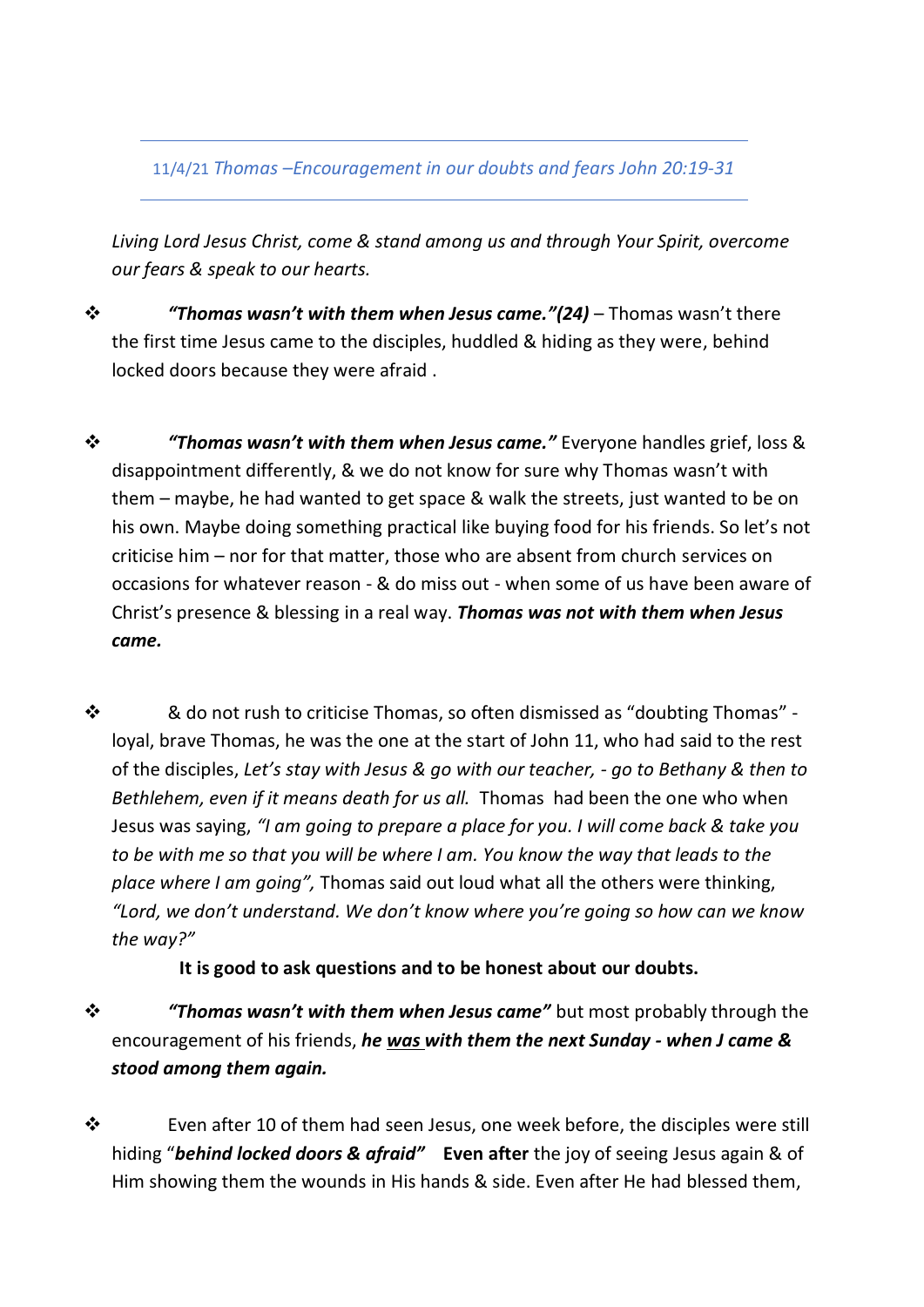*"Peace be with be you. Receive the Holy Spirit."* **I find it** reassuring that these disciples were not transformed overnight into turbo-charged super-saints. It took time for the miracle of the resurrection and of Christ's presence to sink in.

As for us, **do we lock** the door of our lives and minds? (see Reflection 2 $\circledcirc$ )

❖ "Thomas said to them, *"Unless I see the scars of the nails in his hands & put my finger on those scars, I will not believe*… **unless…...unless**. What is our "unless"?

❖ *"Thomas wasn't with them when Jesus came" the first time but was with them when Jesus came again.* Yet, despite Renaissance pictures of Thomas putting his finger in Jesus' nail wounds, & despite John's report that Jesus invited him to do, as if He had heard Thomas' words, John did not report that Thomas then did reach out and feel Jesus' wounds**. But we do know Thomas' answer to Jesus**, greatest response of anyone in all history: *"My Lord and my God."*

**May we also respond to Jesus,** *"My Lord and my God."*?

**To finish, let me remind you briefly of 2 verses that don't at first sight, seem central to story - but which are both of vital importance:**

- ❖ Jesus said, *"As the Father sent me so I am sending you."(21)* Jesus was sending them and still, He is sending you and me as His disciples. What does that mean for us? Jesus says, *As the Father sent me (Jesus) to proclaim the kingdom in word and deed, I am sending you also to carry on my mission to proclaim the kingdom in word and deed;* the power of the cross to confront sin with the hope that people will receive the forgiveness He came to bring.
- ❖ v. 31. "*These things are written in order that you may believe that Jesus is the Christ the Son of God, & that through your faith in Him. You may have life."*  This Easter-time, know that Jesus of Nazareth, who was crucified & dead, is now alive and calls us to share the light of His love..